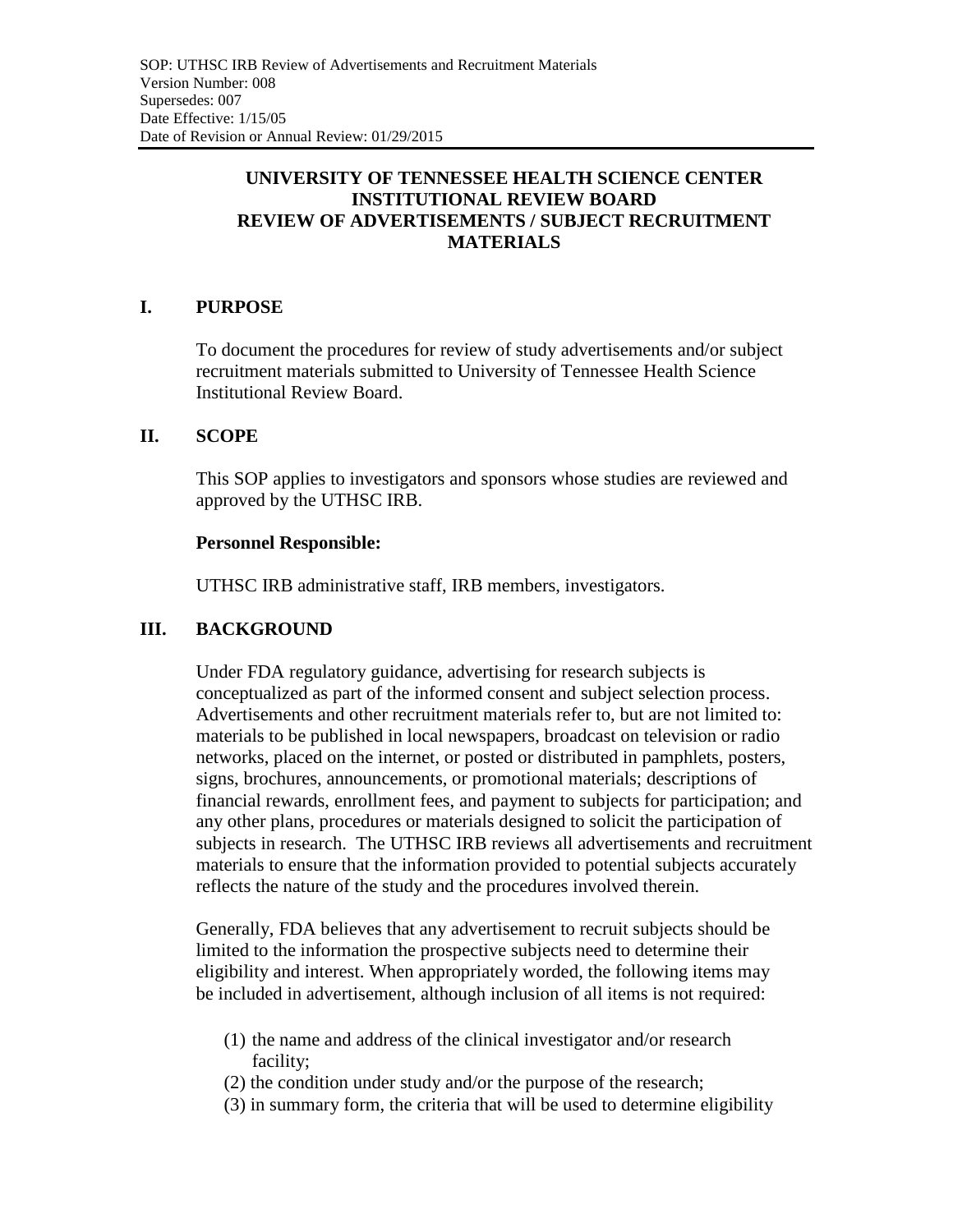for the study;

- (4) a brief list of participation benefits, if any (e.g., a no-cost health examination);
- (5) the time or other commitment required of the subjects; and
- (6) the location of the research and the person or office to contact for further information.

FDA guidance on advertising and recruitment materials specifies that no claims should be made, either explicitly or implicitly, that the drug, biologic or device is safe or effective for the purposes under investigation, or that the test article is known to be equivalent or superior to any other drug, biologic or device. Such representation would not only be misleading to subjects, but would also be a violation of the Agency's regulations concerning the promotion of investigational drugs [21 CFR 312.7(a)] and of investigational devices [21 CFR 812.7(d)].

In addition, advertising for recruitment into investigational drug, biologic or device studies should not use terms such as "new treatment," "new medication" or "new drug" without explaining that the test article is investigational. A phrase such as "receive new treatments" may cause study subjects to believe they will be receiving newly improved products of proven worth.

Finally, advertisements should not promise "free medical treatment," when the intent is only to say subjects will not be charged for taking part in the investigation. Advertisements may state that subjects will be paid, but should not emphasize the payment or the amount to be paid, by such means as larger or bold type.

#### **In accordance with:**

Recruiting Study Subjects – Information Sheet Guidance for Institutional Review Boards and Clinical Investigators http://www.fda.gov/RegulatoryInformation/Guidances/ucm126428.htm

### *Compliance with this policy also requires compliance with state or local laws or regulations which provide additional protections for human subjects.*

## **IV. PROCEDURES**

1. Requests for advertisements, solicitations, and/or recruitment materials must be submitted to and approved by the IRB prior to use. Such materials may be submitted at the time of initial review with the Form 1 Initial Application via iMedRIS. When an investigator decides at a later date to advertise for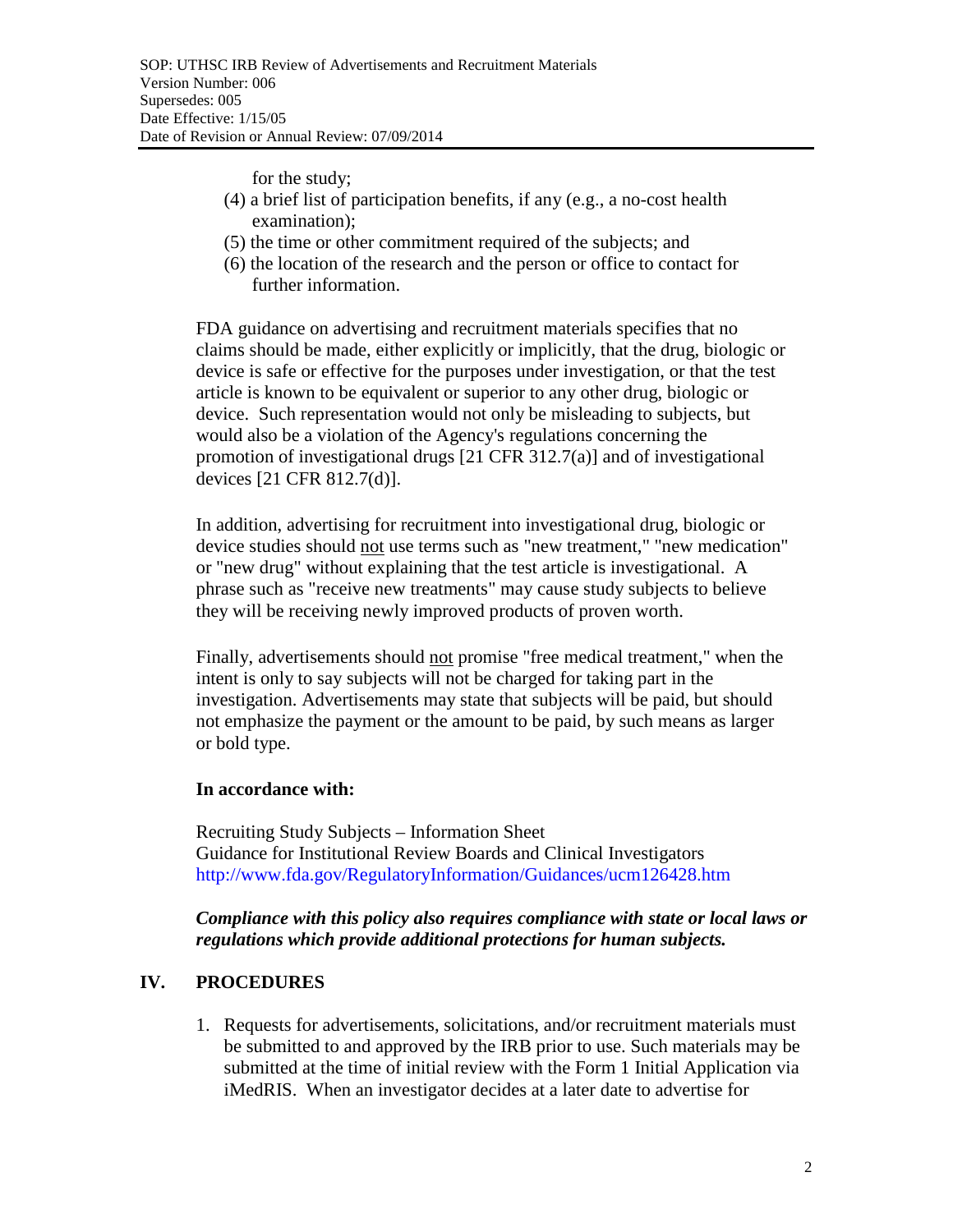subjects, a Form 6: Advertising/Recruitment Materials must be submitted for IRB review via iMedRIS.

- 2. The **content** of advertisements, solicitations, and/or recruitment materials must observe the following guidelines:
	- a. No claims should be made, either explicitly or implicitly, that the drug, biologic or device is safe or effective for the purposes under investigation, or that the test article is known to be equivalent or superior to any other drug, biologic or device.
	- b. Advertising for recruitment into investigational drug, biologic or device studies should not use terms such as "new treatment," "new medication" or "new drug" without explaining that the test article is investigational. A phrase such as "receive new treatments" leads study subjects to believe they will be receiving newly improved products of proven worth.
	- c. Advertisements should not promise "free medical treatment," when the intent is only to say subjects will not be charged for taking part in the investigation. Advertisements may state that subjects will be paid, but should not emphasize the payment or the amount to be paid, by such means as larger or bold type.
	- d. When appropriately worded, the following items may be included in advertisements. It should be noted, however, that the FDA does not require the inclusion of all of the listed items.
		- i. the name and address of the clinical investigator and/or research facility;
		- ii. the condition under study and/or the purpose of the research;
		- iii. in summary form, the criteria that will be used to determine eligibility for the study;
		- iv. a brief list of participation benefits, if any (e.g., a no-cost health examination);
		- v. the time or other commitment required of the subjects; and
		- vi. the location of the research and the person or office to contact for further information.
	- e. Advertisements should not state, suggest or imply that all subjects will receive treatment for their condition if the study involves a placebocontrol group.
- 3. **Receptionist Scripts** The first contact prospective study subjects make is often with a receptionist who follows a script to determine basic eligibility for a specific study. In some cases personal and sensitive information is gathered about the prospective subject. If appropriate to the study, the investigator should explain in the IRB submission:
	- a. what will happen to the personal information if the caller ends the interview or simply hangs up;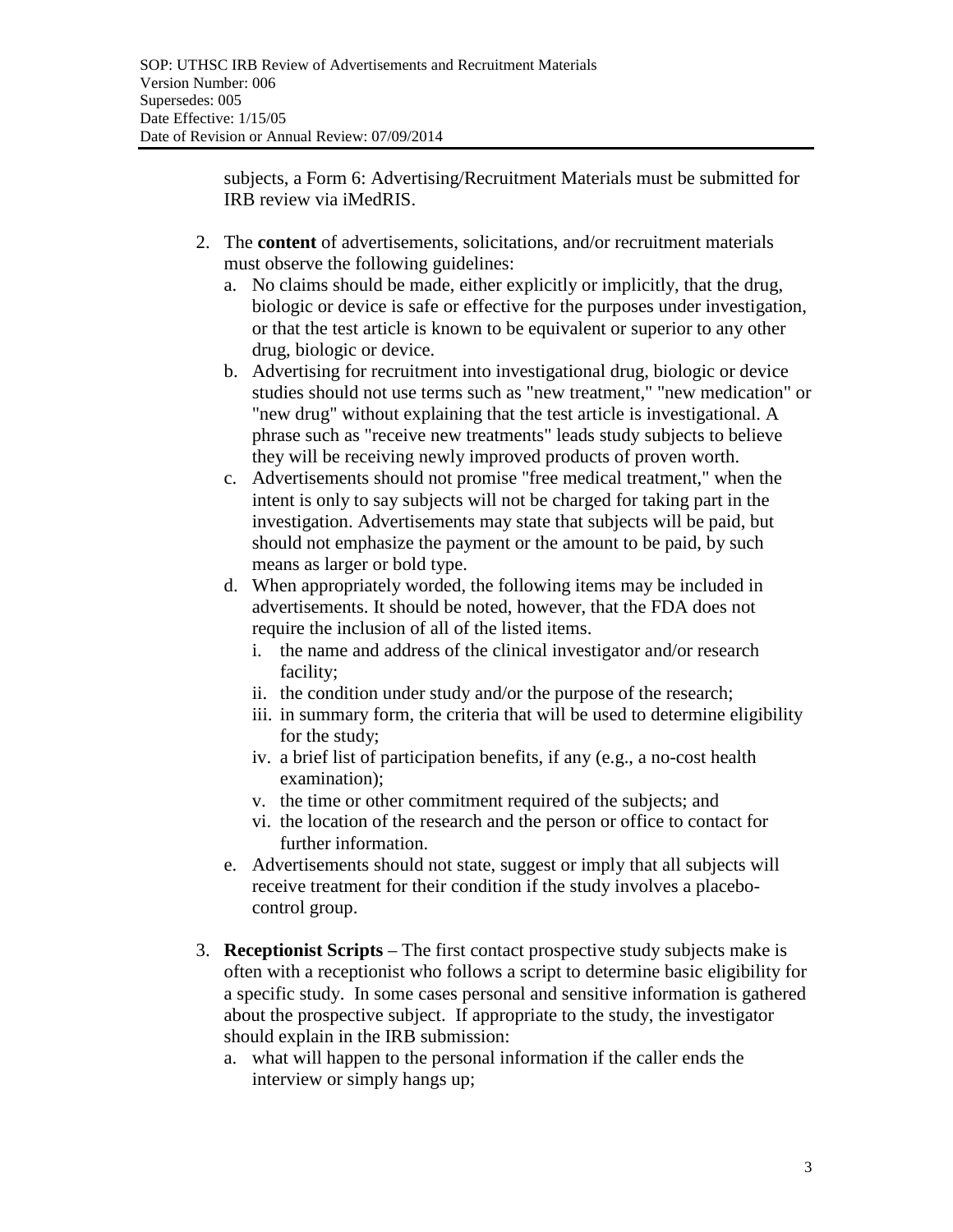- b. whether data will be gathered by a marketing company, and if so, whether names, etc. are sold;
- c. whether names of non-eligible subjects will be maintained in case they would qualify for another study; or
- d. whether paper copies of records are shredded or are readable copies put out as trash.
- 4. For **print advertisements**, a copy of the planned printed materials must be submitted in its planned format along with a written plan of utilization, explanation of the type of media to be used and how monetary rewards are to be administered in order for the board to review the layout of the advertisements well as the content.
- 5. For **large multi-site studies**, the sponsor may provide a package of recruitment material to the sites for submission to the IRB for review and approval.
- 6. **Radio**, **video**, **audio-taped**, **television**, **internet-based** and **mobile-based** recruitment materials must also be submitted for IRB review and approval.
- 7. IRB review and approval of **listings of clinical trials** on the internet is not required when the system format limits the information provided to basic trial information, such as:
	- a. title;
	- b. purpose of the study;
	- c. protocol summary;
	- d. basic eligibility criteria;
	- e. study site location(s); and
	- f. how to contact the site for further information.

Examples of clinical trial listing services that do not require prospective IRB approval include the National Cancer Institute's cancer clinical trial listing (PDQ) and the government-sponsored AIDS Clinical Trials Information Service (ACTIS).

8. Advertisements included with the initial review of the Form 1: Initial Application will be reviewed with the initial study submission. The IRB will notify the investigator of any revisions required in writing before approval can be granted. Approved advertisements will be marked with a stamp indicating IRB approval. Note that the stamp can only be placed at the bottom of the document in the center; therefore, you will need to leave adequate space for the stamp in that area.